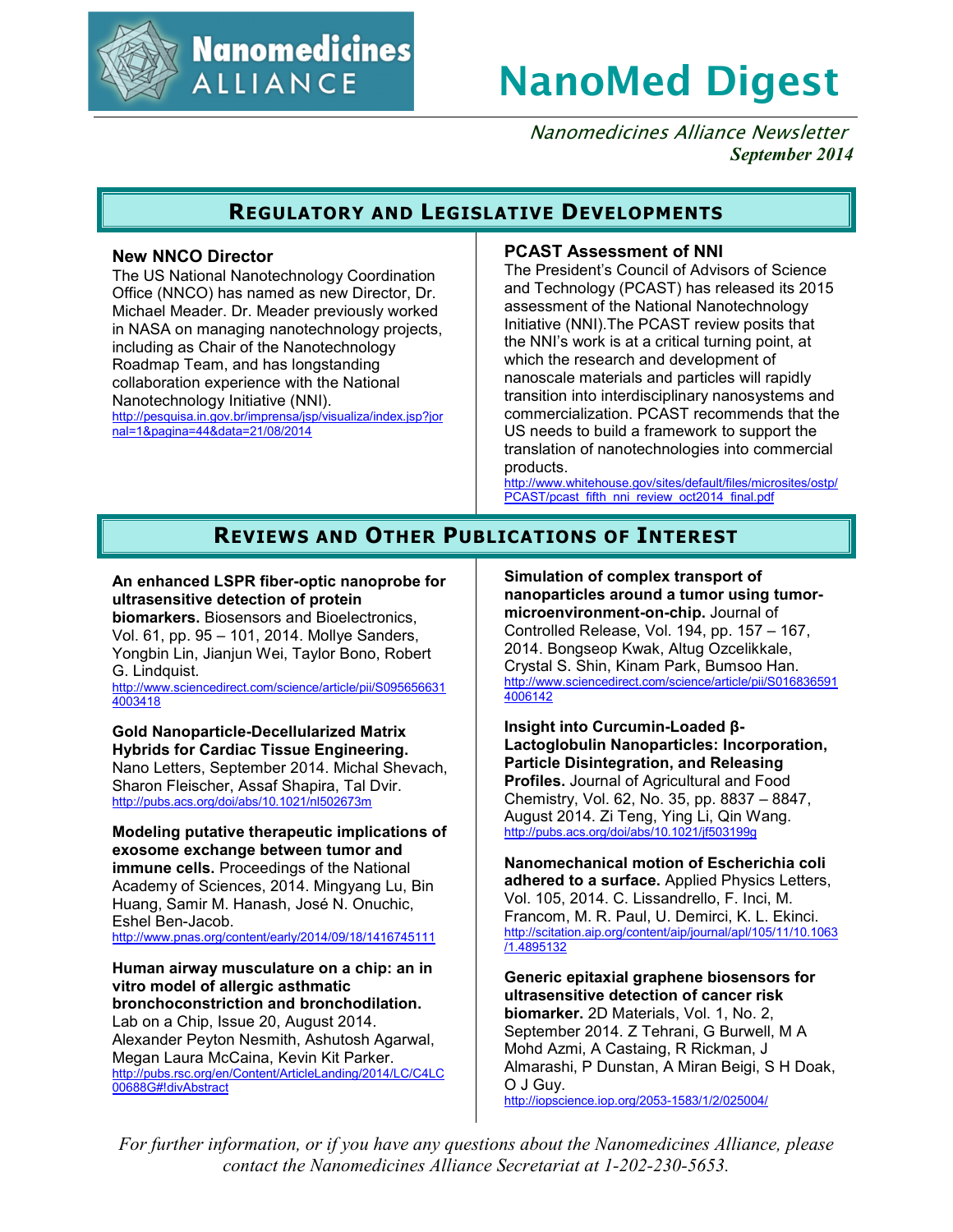**The synthesis, characterisation and in vivo study of a bioceramic for potential tissue regeneration applications.** Scientific Reports, Vol. 4, Article No. 6235, August 2014. Gérrard Eddy Jai Poinern, Ravi Krishna Brundavanam, Xuan Thi Le, Philip K. Nicholls, Martin A. Cake, Derek Fawcett.

http://www.nature.com/srep/2014/140829/srep06235/full/sre p06235.html

**An extracorporeal blood-cleansing device for** 

**sepsis therapy.** Nature Medicine, Vol. 20, pp. 1211 – 1216, September 2014. Joo H Kang, Michael Super, Chong Wing Yung, Ryan M Cooper, Karel Domansky, Amanda R Graveline, Tadanori Mammoto, Julia B Berthet, Heather Tobin, Mark J Cartwright, Alexander L Watters, Martin Rottman, Anna Waterhouse, Akiko Mammoto, Nazita Gamini, Melissa J Rodas, Anxhela Kole, Amanda Jiang, Thomas M Valentin, Alexander Diaz, Kazue Takahashi, Donald E Ingber.

http://www.nature.com/nm/journal/v20/n10/full/nm.3640.html

#### **Exploration of Conformational Spaces of High-Mannose-Type Oligosaccharides by an NMR-Validated Simulation.** Angewandte

Chemie, Vol. 53, Issue 41, pp. 10941 – 10944, September 2014. Takumi Yamaguchi, Yoshitake Sakae, Dr. Ying Zhang, Sayoko Yamamoto, Yuko Okamoto, Koichi Kato.

http://onlinelibrary.wiley.com/doi/10.1002/anie.201406145/ab stract;jsessionid=7F2DA587179A346C44C6E88008F32784.f 01t01

**Noninvasive nonlinear focusing and imaging through strongly scattering turbid layers.** Optica, Vol. 1, Issue 3, pp. 170 – 174. Ori Katz, Eran Small, Yefeng Guan, Yaron Silberberg. http://www.opticsinfobase.org/optica/abstract.cfm?uri=optica-1-3-170

**Nanorobotic Investigation Identifies Novel Visual, Structural and Functional Correlates of Autoimmune Pathology in a Blistering Skin Disease Model.** PLOS One, September 2014. Kristina Seiffert-Sinha, Ruiguo Yang,

Carmen K. Fung, King W. Lai, Kevin C. Patterson, Aimee S. Payne, Ning Xi, Animesh A. Sinha.

http://www.plosone.org/article/info%3Adoi%2F10.1371%2Fjo urnal.pone.0106895

#### **Nanoscale high-content analysis using compositional heterogeneities of single proteoliposomes.** Nature Methods, Vol. 11, pp. 931 – 934, August 2014. Signe Mathiasen, Sune M Christensen, Juan José Fung, Søren G F Rasmussen, Jonathan F Fay, Sune K Jorgensen, Salome Veshaguri, David L Farrens, Maria Kiskowski, Brian Kobilka, Dimitrios Stamou.

http://www.nature.com/nmeth/journal/v11/n9/full/nmeth.3062. html

## **Accounting for biological aggregation in heating and imaging of magnetic**

**nanoparticles.** Technology, Vol. 2, Issue 3, September 2014. Michael L. Etheridge, Katie R. Hurley, Jinjin Zhang, Seongho Jeon, Hattie L. Ring, Christopher Hogan, Christy L. Haynes, Michael Garwood, John C. Bischof. http://www.worldscientific.com/doi/abs/10.1142/S233954781 4500198

## **Surface Free Energy Activated High-**

**Throughput Cell Sorting.** Analytical Chemistry, Vol. 86, Issue 18, pp. 9350 – 9355, August 2014. Xinru Zhang, Qian Zhang, Tao Yan, Zeyi Jiang, Xinxin Zhang, Yi Y. Zuo. http://pubs.acs.org/doi/abs/10.1021/ac503100a

## **Haplotype Counting by Next-Generation Sequencing for Ultrasensitive Human DNA**

**Detection.** The Journal of Molecular Diagnostics, Vol. 16, Issue 5, pp. 495 – 503, September 2014. Marija Debeljak, Donald N. Freed, Jane A. Welch, Lisa Haley, Katie Beierl, Brian S. Iglehart, Aparna Pallavajjala, Christopher D. Gocke, Mary S. Leffell, Ming-Tseh Lin, Jonathan Pevsner, Sarah J. Wheelan, James R. Eshleman. http://jmd.amjpathol.org/article/S1525-1578(14)00099- 3/abstract

# **CONFERENCES AND WORKSHOPS**

#### **Nanoinformatics for Environmental Health and Biomedicine, 2 – 5 November 2014, Belfast, UK**

Data management Nanomaterial characterization Computing applications for nanomedicine http://nanoinfo2014.weebly.com/

**NanoCon 2014, 5 – 7 November 2014, Brno, Czech Republic**  Tissue engineering

Biochemical applications Nano-implants Anti-tumor therapy http://www.nanocon.eu/en/topics/